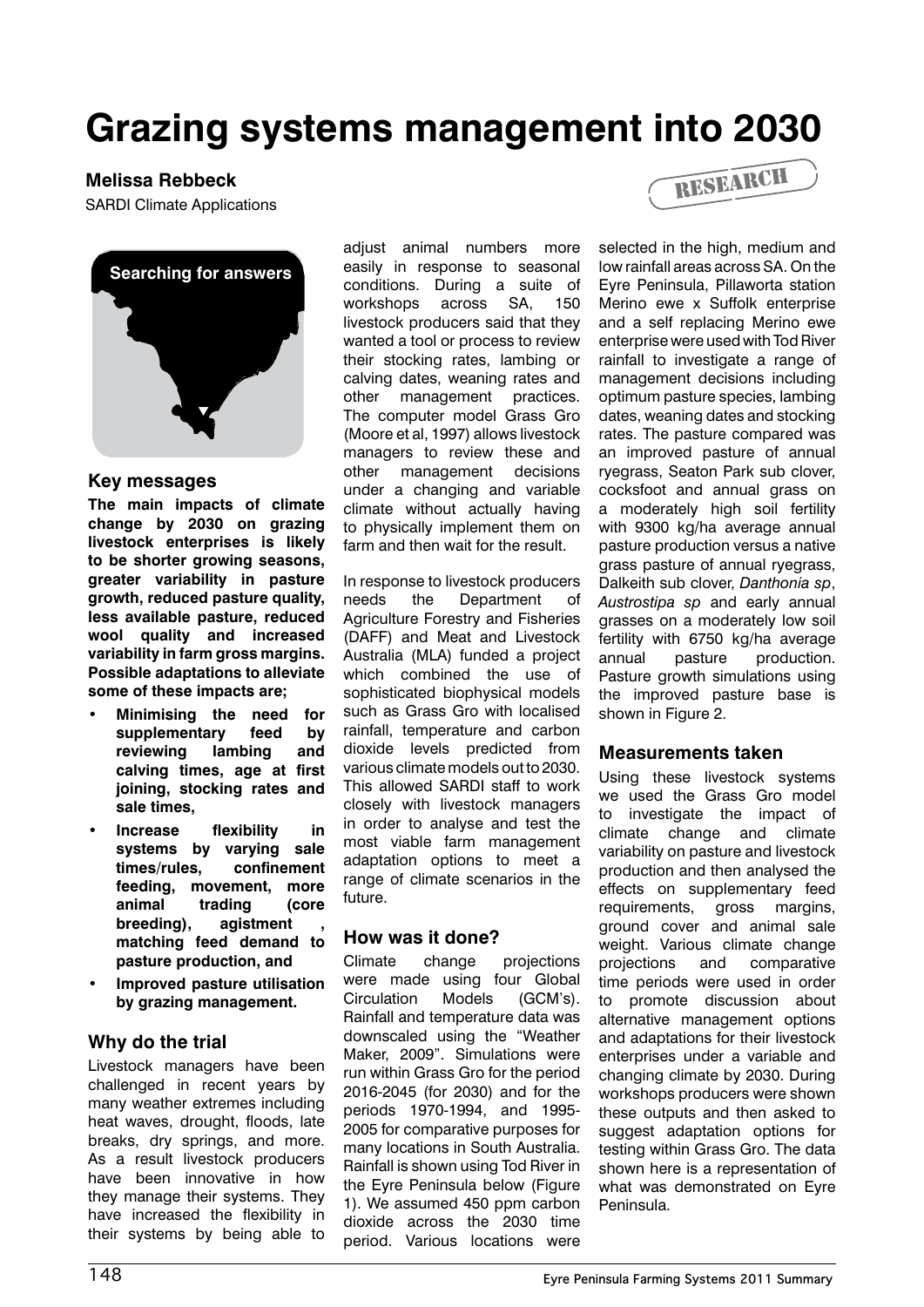

*Figure 1 Actual average rainfall for 1970-1994 and 1995- 2005 vs simulated rainfall averages for 2030 at Tod River on the Eyre Peninsula. The simulated rainfall for 2030 uses 3 Global Climate models (CCSM, Hadgem and GFDL)*



*Figure 2 The improved pasture using Tod River rainfall at Pillaworta station simulated using Grass Gro for 1970- 1994, 1995-2005 and comparing 3 different rainfall scenarios for 2030 using generated data from Global climate models (CCSM, Hadgem and GFDL)*

## **What happened?**

Rainfall at Tod River for 1995- 2005 was 5% lower than the long term average. The projections for both rainfall and pasture growth for 2030 using the CCSM and Hadgem climate scenarios for 2030 were similar to that of 1995-2005, however the 2030 projections show that the pasture growth begins later in the season and cuts off earlier (Figure 2). Similarly, tests over the remainder of the state using Grass Gro show that by 2030 the main impact of climate change to South Australian livestock managers is likely to be increased climate variability and a shortened growing season. This has flow-on affects to livestock

systems such as more variable gross margins. Below is the comparison of gross margins for a Merino ewe x Suffolk enterprise using the improved cocksfoot pasture for 1995 to 2005 rainfall (Figure 3) compared with the 2030 CCSM model projections (Figure 4).

The best gross margins for the improved cocksfoot pasture using 1995 to 2005 rainfall is an April lambing at 6.5 DSE/ha. Using the 2030 rainfall a May lambing on improved cocksfoot pasture has slightly improved average gross margins with the 6.5 DSE/ha. The CCSM model projections for 2030 show a greater range in gross margins with greater opportunities

for gain but also for loss. This is partially due to the uncertainty of rainfall projections into the future but also due to the fact that the seasons may cut off earlier. The same April lambing with 6.5 DSE/ ha seemed best under a native pasture situation. Under the set up we had in Grass Gro at times the native pasture produced higher gross margins, however native pasture also has many more opportunities for loss and there was greater variability with the native grass based pastures (Figure 5). The gross margin for improved pastures included an additional \$70/ha for establishing and maintaining these pastures compared to native pastures.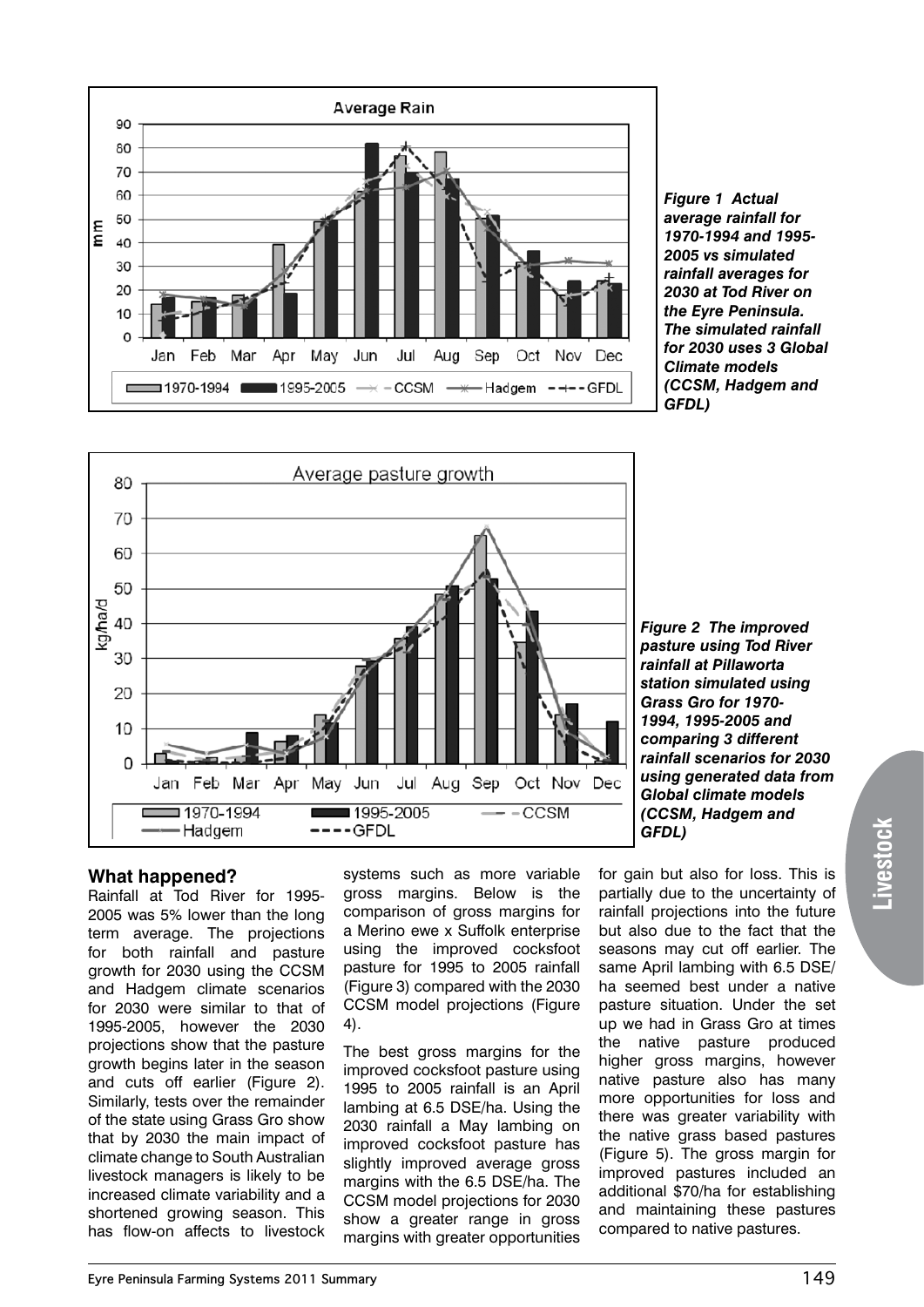



*Figure 3 Gross margins for a Merino ewe x Suffolk enterprise on improved cocksfoot pasture using 1995- 2005 rainfall at Pillaworta. Looking for optimum lambing time and stocking rate (DSE/ha). See 'Understanding box plots' for assistance in understanding Figures 3, 4 and 5*

*Figure 4 Gross margins for a Merino ewe x Suffolk enterprise on improved cocksfoot pasture using 2030 projected rainfall with the CCSM model at Pillaworta. Looking at optimum lambing time and stocking rate (DSE/ ha).* 



*Figure 5 Gross margins for a Merino ewe x Suffolk enterprise on improved native pasture using 2030 projected rainfall with the CCSM model at Pillaworta. Looking at optimum lambing time and stocking rate (DSE/ ha).* 

## **What does this mean?**

The Grass Gro model is a powerful tool providing an opportunity to run many simulations. This shows its power to interrogate various management strategies for any enterprise. These gross margin results and more comparisons of supplementary feed, sale weight of lambs, and ground cover were shown to a group of 15 livestock managers and 3 consultants at the Pillowarta station. We also compared these same graphs with a self replacing Merino ewe enterprise. The results

were discussed and producers were then asked what they may do differently to manage their enterprises both in the short and longer term. Responses were as follows;

- Early lambing created more profit.
- Cocksfoot pasture more productive (sow some more).
- Ensure adequate nutrition to pregnant ewes to ensure secondary fibre production.
- Improved pasture the way to go.
- Feed crop to stock.
- Consider the practicality of early lambing.
- Grazing management timing is important to gain better pasture utilisation.
- Plan your pasture and management of stock.
- Soil test for nutrition.
- Tactically manage the variability in the season.
- Don't compromise ground cover (management).
- Keep 1000 kg/ha feed ahead of stock.
- Rest paddocks (plan for stock nutrition).